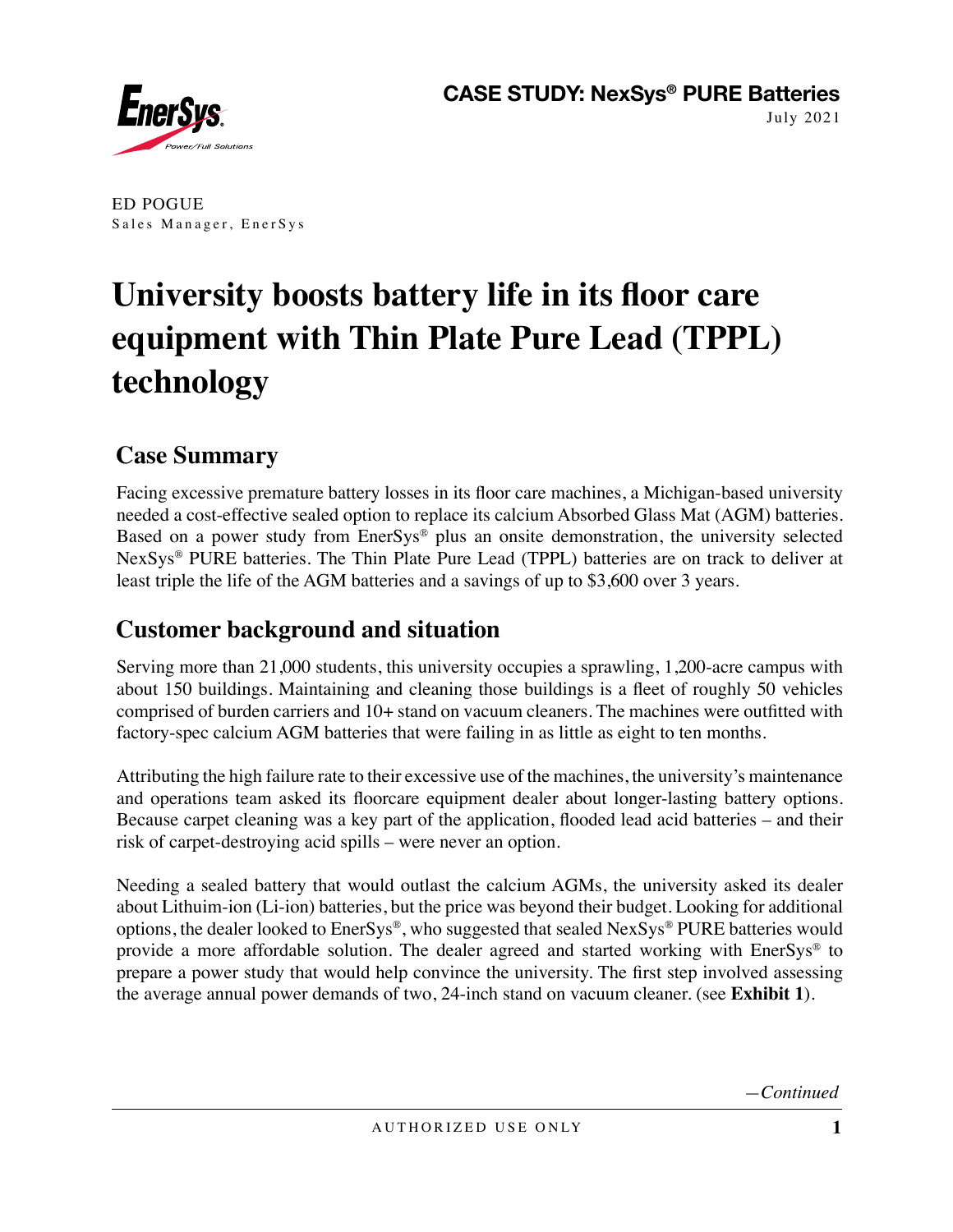Application Information

- Shift details two to three 8-hour shifts
- Days per week  $-5$
- Days per year 260

Vaccum Information

- Annual vacuum hours 500
- Amp hour (Ah) consumption per day  $-60$

#### **EnSite™ Modeling Software Feasibility and Project Financial Report**

EnerSys® processed the data with its proprietary EnSite™ modeling software. The EnSite™ software applies an end-user's specific operating parameters and power requirements to generate reports that compare battery chemistries and identify the battery solution with the lowest Total Cost of Ownership (TCO). In this case, the software compared NexSys® PURE batteries to the calcium AGM batteries operating in the stand on vacuum cleaners over a three-year period.

The EnSite™ software also provides a battery performance review that helps end-users define and quantify operational challenges. The review indicated that the university's maintenance and operations team were not using the machines nearly as much as they thought. In fact, it was improper opportunity charging that was causing the premature battery failures – the team had been using the machines on multiple shifts for short amounts of time, then opportunity charging the batteries without completing the proper equalization charge cycles.

After weighing all of these variables, the EnSite™ software produced a feasibility report that outlined the financial benefits of switching to NexSys® PURE batteries. EnSite™ software also generated a project financial report outlining potential Return on Investment (ROI), plus annual and three-year savings (see **Exhibit 2**).

*—Continued*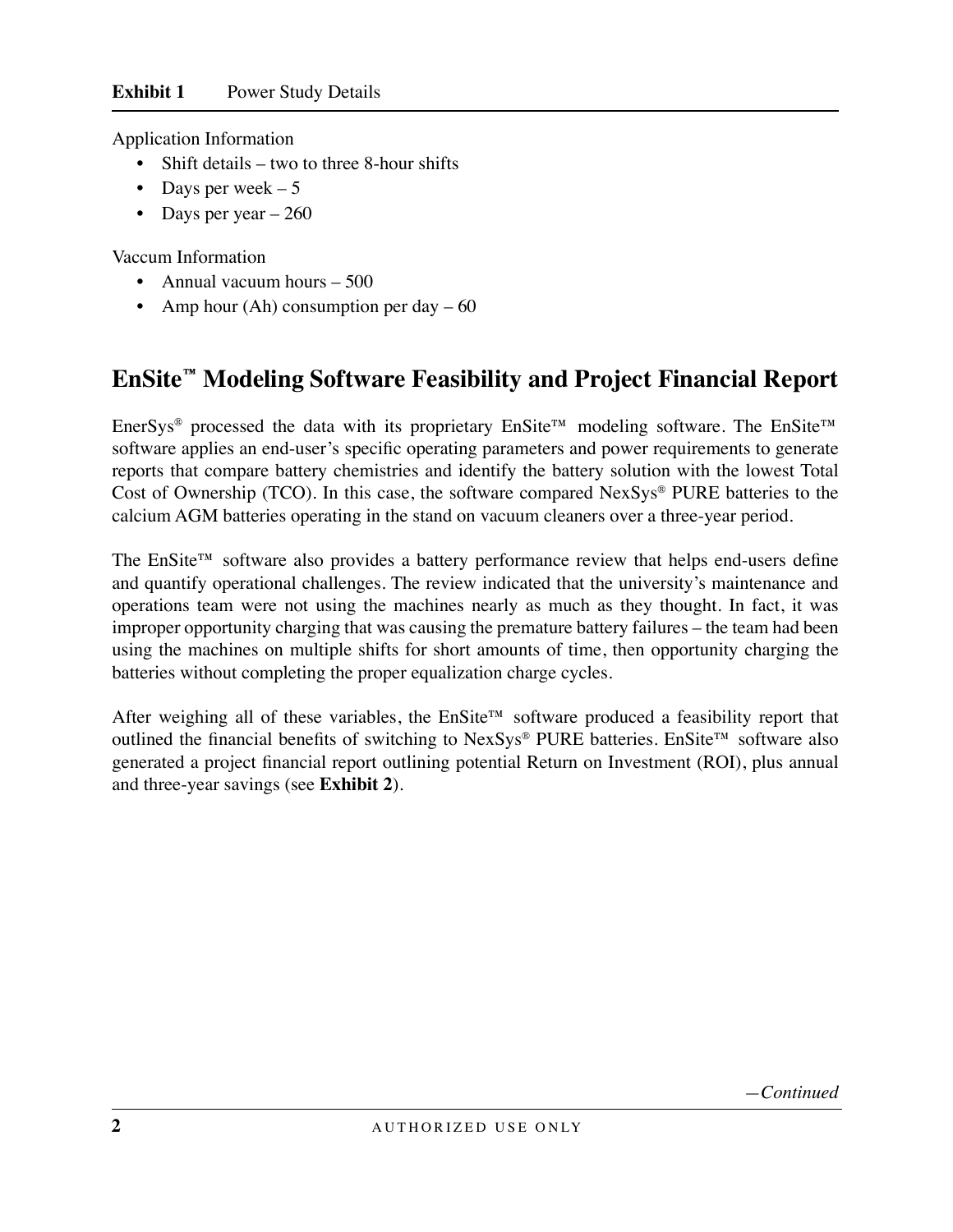#### **Exhibit 2** Projected Return on Investment

|                                                      | <b>NexSys® PURE</b><br><b>Battery Solution</b> | <b>Base Case</b> |                  |
|------------------------------------------------------|------------------------------------------------|------------------|------------------|
| <b>Equipment Investment Summary</b><br><b>ANNUAL</b> | \$780.00                                       | \$1,800.00       | $-$ \$1,020.00   |
| <b>Fuel/Energy Expense</b><br><b>ANNUAL</b>          | \$126.81                                       | \$126.81         | \$0.00           |
| Maintenace Expense<br><b>ANNUAL</b>                  | \$0.00                                         | \$0.00           | \$0.00           |
| Additional Expenses*<br><b>ANNUAL</b>                | \$0.00                                         | \$199.92         | $-$ \$199.92     |
| <b>Total Annual Benefit</b>                          |                                                |                  | \$1,219.92       |
| Timeline for ROI**                                   |                                                |                  | <b>Immediate</b> |
| <b>Annual TCO Savings</b>                            |                                                |                  | 10.27%           |
| Projected Savings Over 10 Years                      |                                                |                  | \$3,659.76       |

\*Additional expenses represent current operational expenses as identified and outlined by the customer represented in this case study and are not the responsibility of EnerSys®.

\*\*Savings apply solely to the customer represented in this case study. Immediate results are not guaranteed and subject to change. ROI results are based on specific customer provided data.



*—Continued*